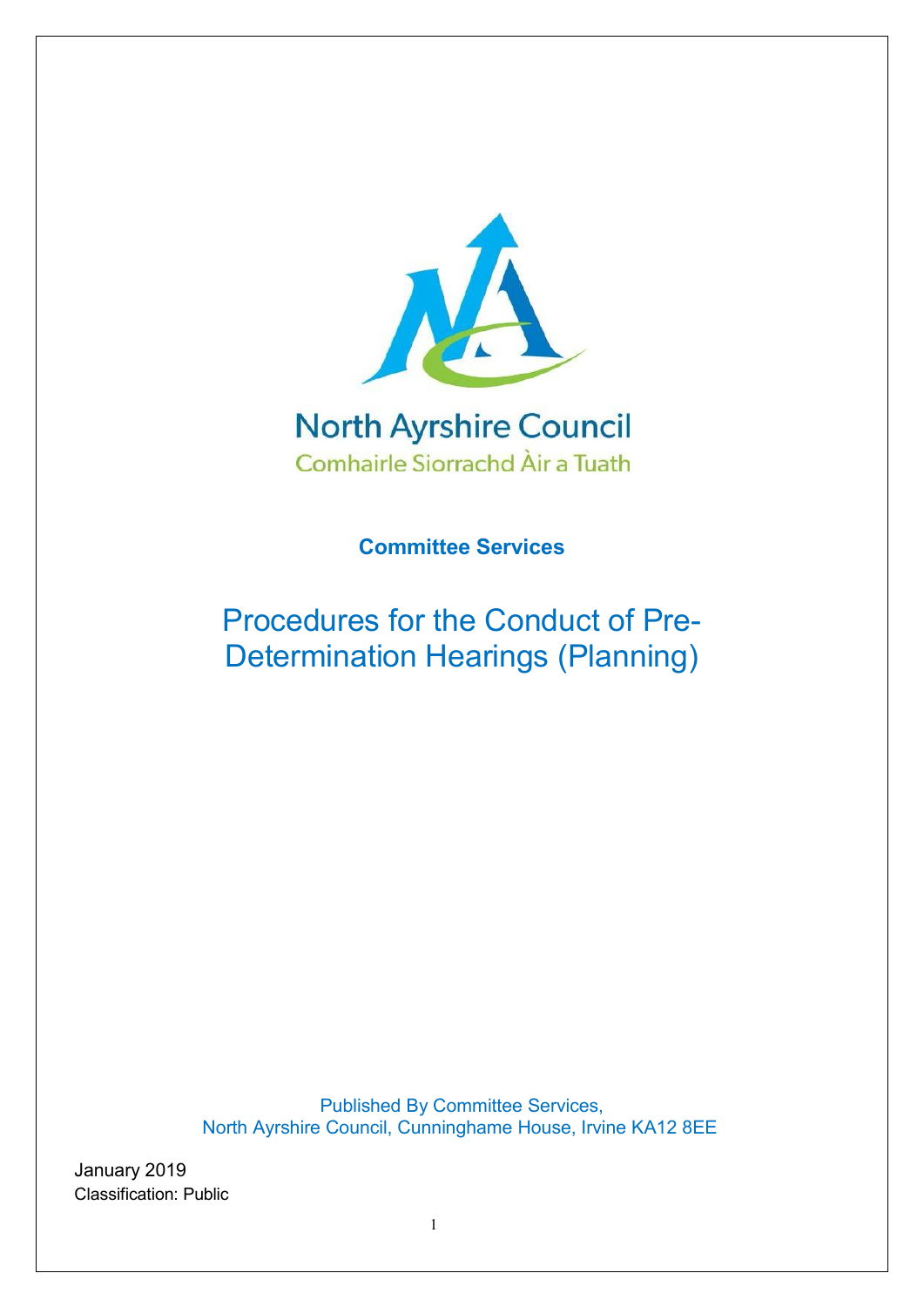# **Preamble**

## **1. Background**

- 1.1 Section 38A of the Town and Country Planning (Scotland) Act 1997, as introduced by the 2006 Act, deals with planning applications for developments where a pre-determination hearing is required.
- 1.2 The type of development which will fall into this category will be:-
	- (i) national developments and
	- (ii) major developments (as defined in Regulation 2 of the Town and Country Planning (Hierarchy of Developments) (Scotland) Regulations 2009) where the proposals are significantly contrary to the Council's Development Plan.
- 1.3 Section 38A(1) states that "a planning authority are to give the applicant and any person so prescribed an opportunity of appearing before and being heard by a Committee of the Authority".
- 1.4 Section 56 6(A) of the Local Government (Scotland) Act 1973 stipulates that, for the purposes of such applications coming before the planning authority, "The function of the planning authority shall be discharged only by the authority". This means that the full Council should determine such planning applications and not merely its Planning Committee

### **2. Purpose of the Hearing**

- 2.1 The purpose of the pre-determination hearing is to afford parties to an application (i.e. the applicant and any objectors or supporters) the opportunity of presenting their issues to the Planning Authority.
- 2.2 The Council as Planning Authority has discretion over how hearings will operate in its area. The arrangements in place in North Ayrshire are as set out in the following procedure.

# **Before the Pre-Determination Hearing**

## **3. Notification**

- 3.1 The Council as Planning Authority must give the applicant and those who have submitted representations on the application an opportunity of appearing before it and of being heard at a pre-determination hearing.
- 3.2 An invitation will be issued in writing to the applicant and objectors to be represented at the pre-determination hearing. This invitation will be issued approximately 16 days prior to the hearing.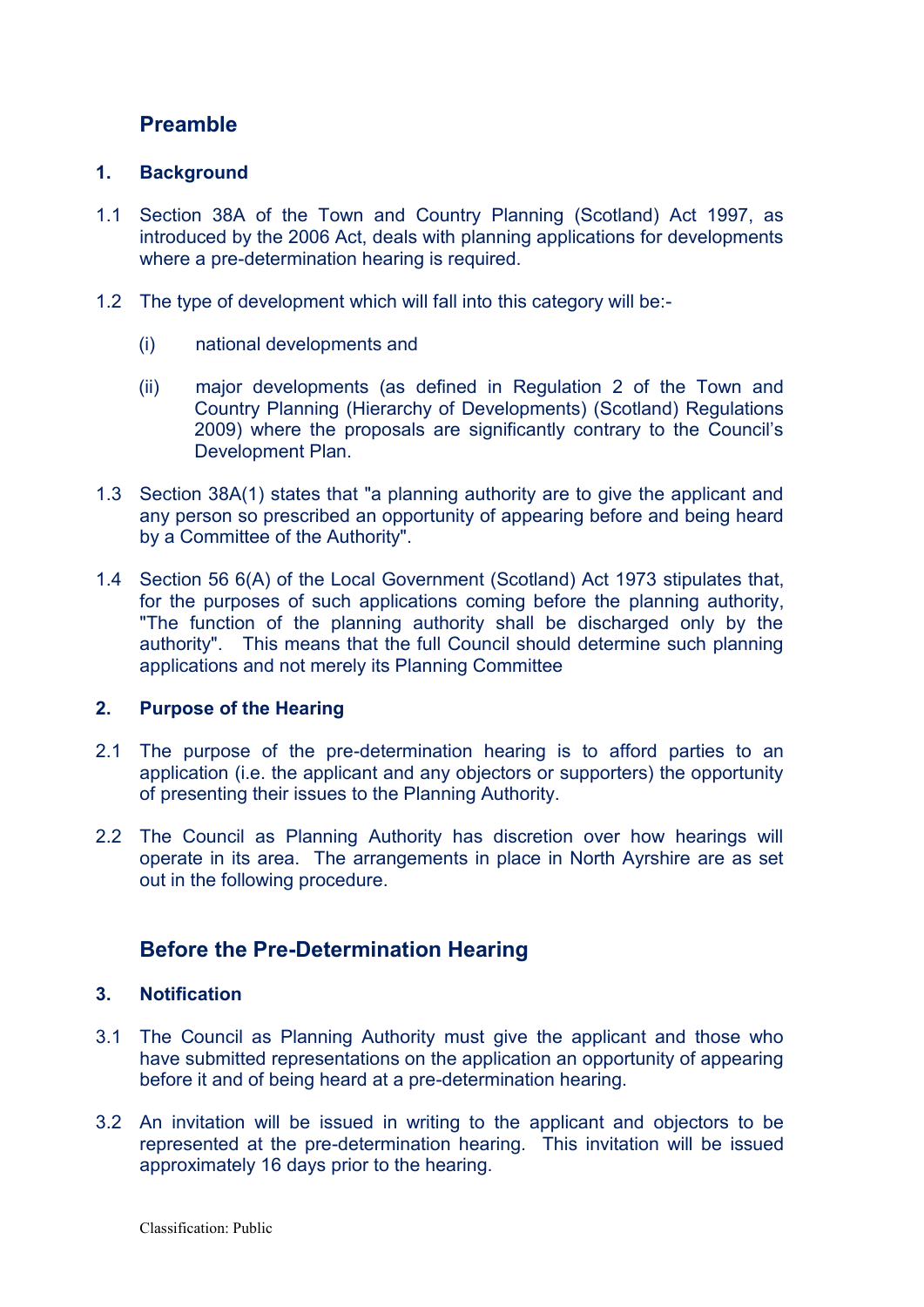3.3 In the event of there being a substantial number of objectors to an application, the Council's discretion will be used as regards the most reasonable and practicable method of inviting objectors to be represented at the hearing. This may include advertising the hearing and/or asking objectors to liaise with representative bodies of objectors, such as community councils, action groups or residents' groups.

### **4. Confirmation of Attendance**

- 4.1 Objectors and applicants invited to attend the pre-determination hearing will be required to confirm their attendance 8 days prior to the date of the hearing.
- 4.2 The pre-determination hearing will proceed provided that representatives of the applicant and/or representatives of objectors confirm their attendance and appears before the hearing.
- 4.3 The requirement for a pre-determination hearing to take place will fall only in the event of both the applicant and the objectors intimating that they do not wish to be heard.

# **At the Pre-Determination Hearing**

## **5. Order of Hearing**

- 5.1 The applicant/applicant's representative(s), if present, will be invited to address the hearing in support of the application. Up to 3 people may speak on behalf of the application and such individuals may include the applicant, an agent, supporter or other representative appointed by the applicant. The applicant and/or any parties speaking on behalf of the applicant will be limited to a maximum period of 15 minutes in total to present their case.
- 5.2 The objectors/objectors' representative(s), if present, will then be invited to address the hearing in support of objections. Up to 3 people may speak in support of objections to the application. The objectors will be to a limited to a maximum period of 15 minutes in total to present their case.
- 5.3 Elected Members will then have an opportunity to ask questions of those individuals who have addressed the hearing in support of the application or their objections to it.
- 5.4 There is no opportunity for the applicant/applicant's representative(s) to crossexamine the objectors/objector's representative(s), nor may the objectors/objectors' representative(s) cross-examine the applicant/applicant's representative(s).

### **6. Presentation Methods**

6.1 The use of audio-visual materials is permitted to both objectors and applicants.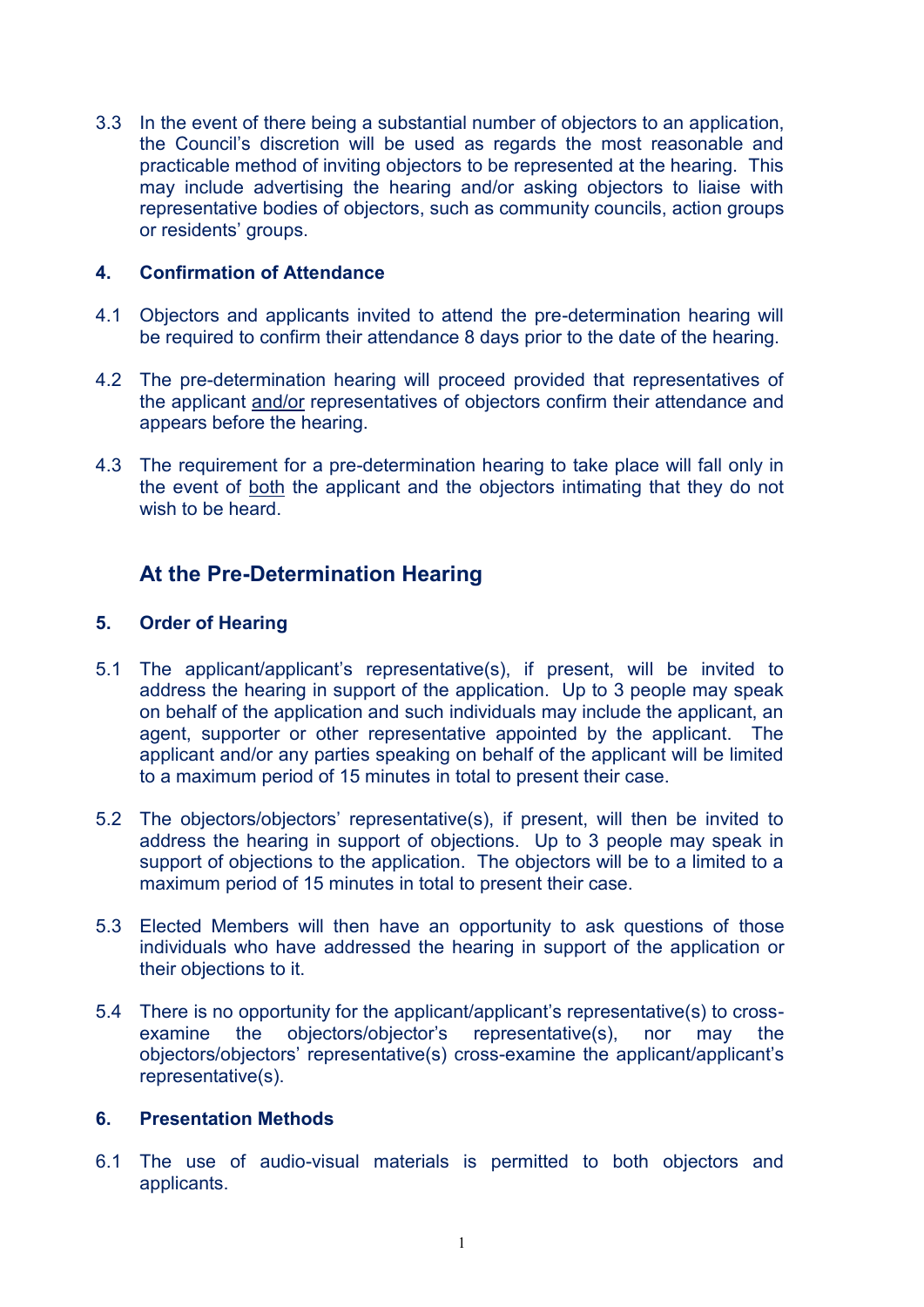- 6.2 Arrangements to facilitate the use of presentation equipment should be discussed with Committee Services at the earliest opportunity and presentation materials provided at least two working days in advance of the pre-determination hearing. Committee Services may be contacted at [committeeservices@north-ayrshire.gov.uk](mailto:committeeservices@north-ayrshire.gov.uk) by telephoning 01294 324131.
- 6.3 Advice should also be sought from Committee Services on the circulation of any documents or photographs at the pre-determination hearing.

# **Determination of the Application**

### **7. Conclusion of the Pre-Determination Hearing**

- 7.1 The purpose of the pre-determination hearing is to allow the applicant and/or objectors to be heard in support of their application or objections, respectively.
- 7.2 At the conclusion of the pre-determination hearing, the meeting will be brought to a close by the Chair.

#### **8. Determination of the Application**

- 8.1 In terms of Section 56 6(A) of the Local Government (Scotland) Act 1973, the Council as Planning Authority will determine the application. The determination meeting is conducted separately, either immediately following the conclusion of the pre-determination hearing or at another time specified by the Council.
- 8.2 The determination meeting is open to the public, but there is no further opportunity for any parties to address the meeting in support of the application or their objections.
- 8.3 The Planning Officer will present a report to the Council, detailing the provisions of the Development Plan with regard to the application, setting out any material planning considerations and responding to any representations by statutory/non-statutory consultees and other interested parties.
- 8.4 Elected Members may ask questions of the Planning Officer.
- 8.5 Elected Members will then debate the application, having regard to the submissions made at the pre-determination hearing and the recommendation of the Planning Officer.
- 8.6 The Council will then move to determine the application. The application may be approved with or without conditions or refused on planning grounds.
- 8.7 The applicant has the right of appeal to the Scottish Ministers.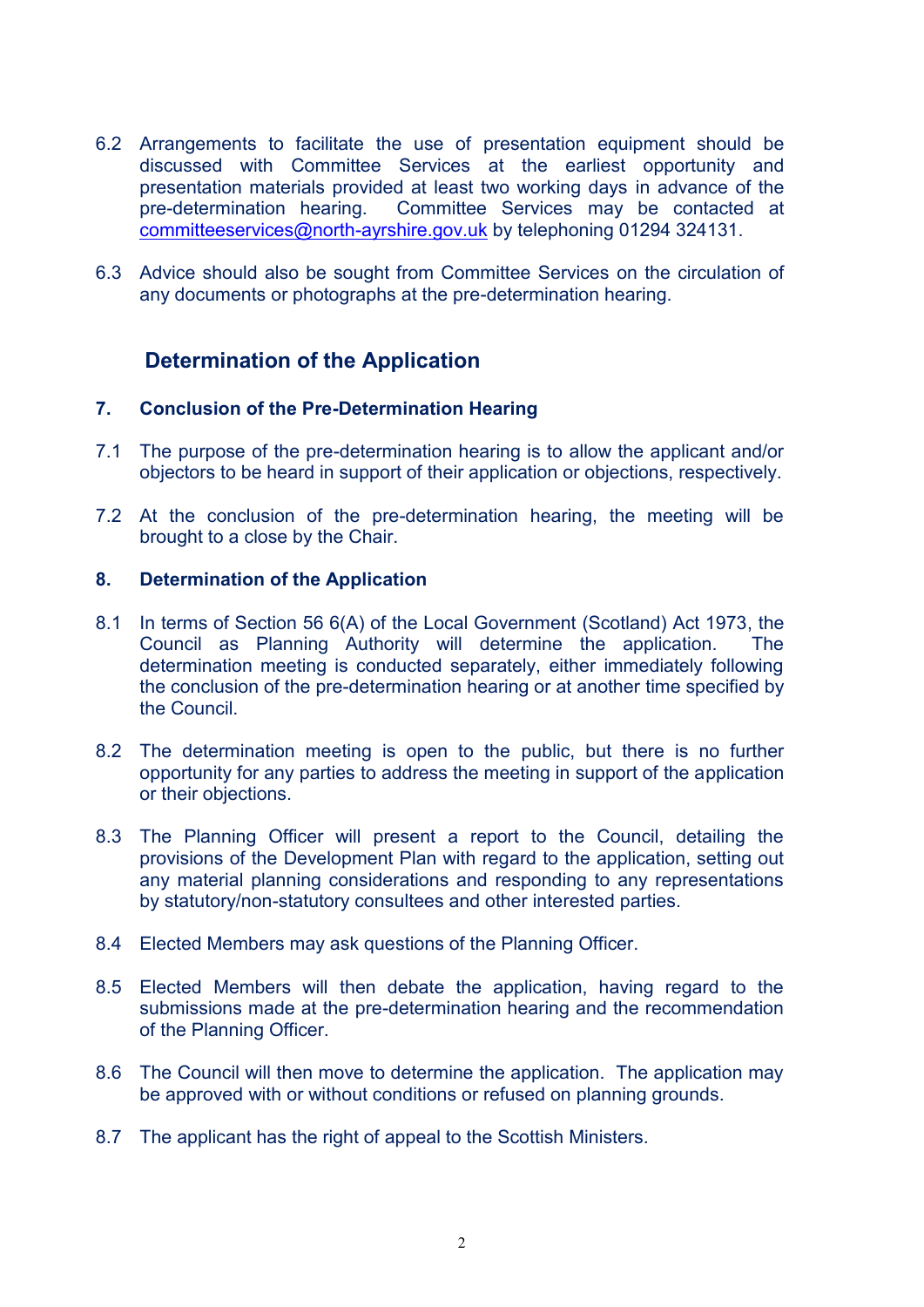## **9. Webcasting**

- 9.1 It should be noted that, whilst Pre-Determination Hearings are not webcast, other meetings of the full Council, including Determination Meetings are now filmed for live and subsequent broadcast via the Council's internet site. At the start of the meeting, the Provost will confirm if all or part of the meeting is being filmed.
- 9.2 Generally, the press and public seating areas will not be filmed. However, signage within the Council Chambers advises that by entering the Council Chambers and using the press or public seating area to observe the proceedings, members of the public are consenting to being filmed and consenting to the use and storage of those images and sound recordings and any information pertaining to them for webcasting or training purposes and for the purpose of keeping historical records and making those records available to the public. The signage also advises any member of the public with queries regarding this and, in particular, who believes that use and/or storage of any particular information would cause, or be likely to cause, substantial damage or distress, to contact Committee Services.
- 9.3 You should be aware that the Council is a Data Controller under the Data Protection Act 2018. Data collected during the webcast will be retained in accordance with the Council's published policy, including, but not limited to, for the purpose of keeping historical records and making those records available via the Council's internet site.